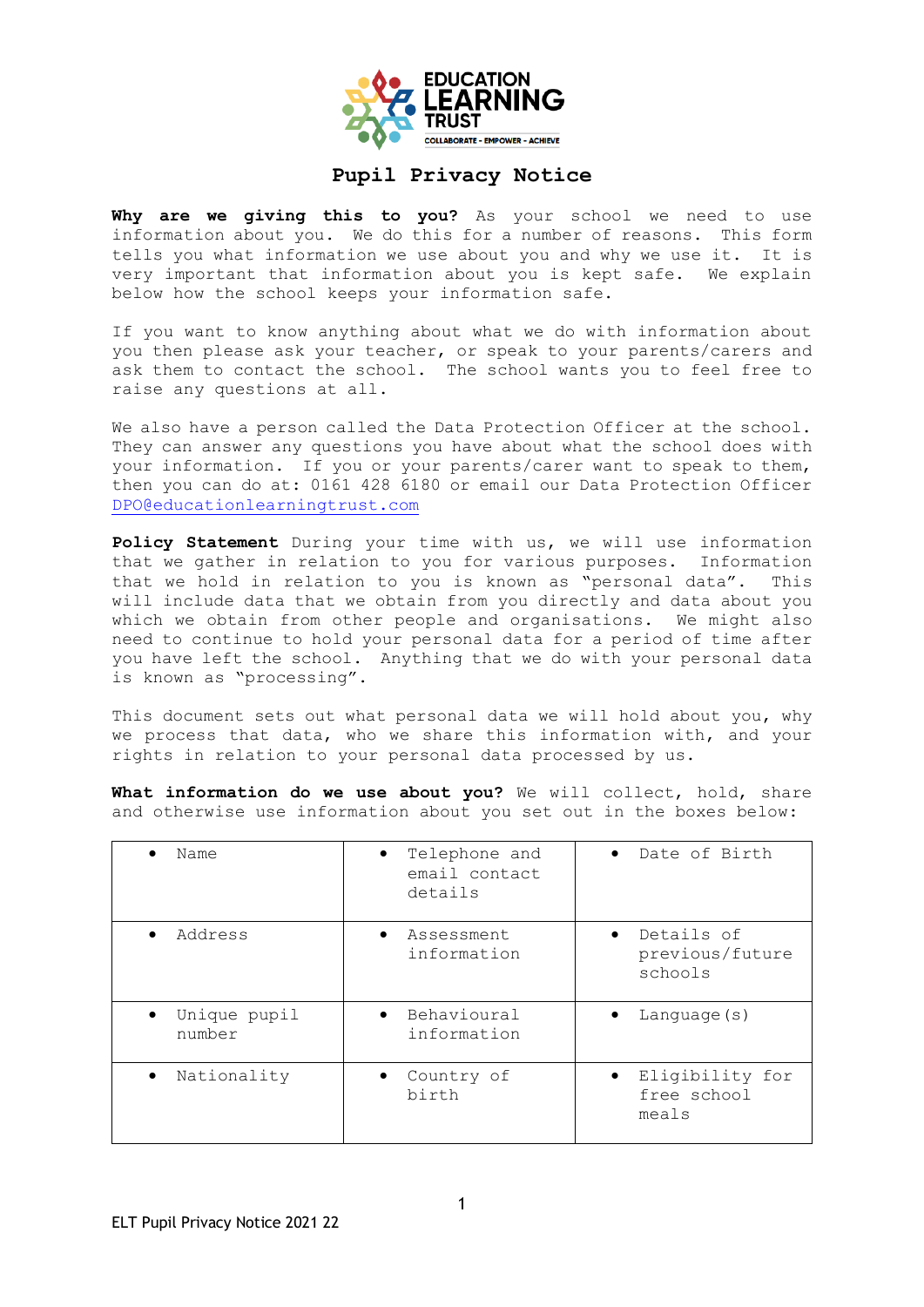

| • Photographs                                                                                                                                                             | • Attendance<br>information | • CCTV images |
|---------------------------------------------------------------------------------------------------------------------------------------------------------------------------|-----------------------------|---------------|
| *Sometimes we need<br>permission to use<br>your information.<br>This includes taking<br>pictures or videos<br>of you to be used on<br>our website or in<br>the newspaper. |                             |               |
| Before we do these<br>things we will ask<br>you or if necessary<br>your parent/carer<br>for permission.                                                                   |                             |               |

We will also collect, hold, share and otherwise use some information about you which is special "special category personal data" and we will take extra care to make sure that this is kept safe:

| Racial or<br>$\bullet$<br>ethnic origin         | • Religious<br>beliefs             | Special<br>educational<br>needs and<br>disability<br>information |
|-------------------------------------------------|------------------------------------|------------------------------------------------------------------|
| Medical /<br>$\bullet$<br>health<br>information |                                    | Information<br>relating to<br>keeping you<br>safe                |
| Dietary<br>$\bullet$<br>requirements            | Sexual<br>$\bullet$<br>orientation |                                                                  |

**Where do we get this information from?** We get this information from:

- You
- Your parents/carers
- Teachers and other staff
- People from other organisations, like doctors or the local authority for example

**Why do we use this information?** We use this information for lots of reasons, including:

- To make sure that we give you a good education and to support you through this
- To make sure that we are able to address and support any educational, health or social needs you may have
- To make sure everyone is treated fairly and equally
- To keep you and everyone at the school safe and secure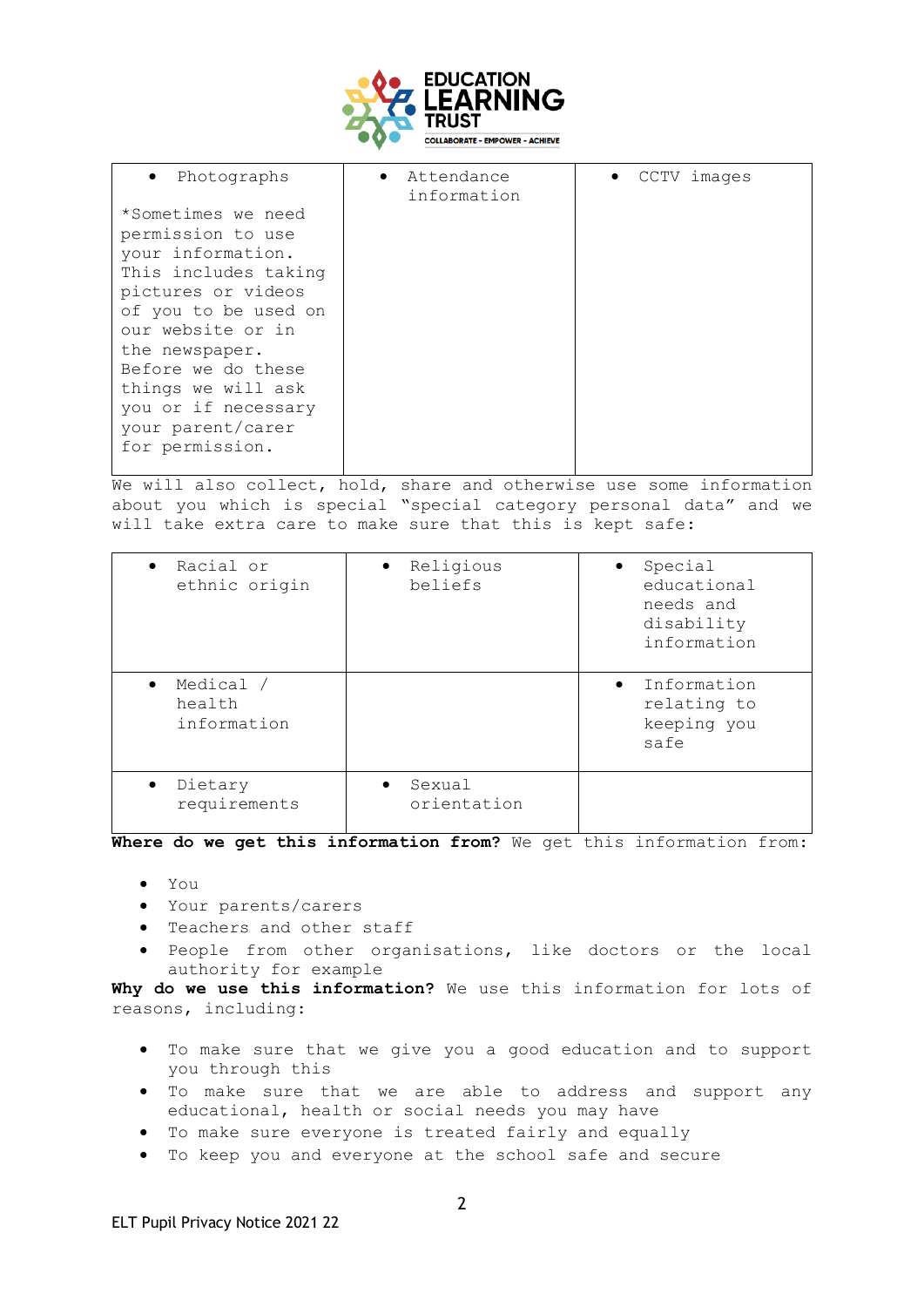

- To deal with emergencies involving you
- To celebrate your achievements
- To provide reports and additional information to your parents/carers

Some of these things we have to do by law. Other things we do because we need to so that we can run the school.

**Why do we use special category personal data?** We may need to use the information about you which is special (mentioned above) where there is a specific interest to do so for example health and social care purposes or to provide you with equal opportunities and treatment. We will also use this information where you have given us permission to do so.

There may also be circumstances where we need to use your information in relation to legal claims, or to protect your vital interests and where you are unable to provide your consent.

**How long will we hold information in relation to our pupils?** We will hold information relating to you only for as long as necessary. How long we need to hold on to any information will depend on the type of information. Where you change school we will usually pass your information to your new school.

**Who will we share pupil information with?** We may be give information about you with:

- Other schools or educational institutions you may attend or require support from Local Authorities, to assist them in the exercise of their responsibilities in relation to education and training, youth support and safeguarding purposes
- The Department for Education and ESFA as required by the law
- Contractors, to enable them to provide an effective service to the school, such as school meal providers or external tutors

**Keeping this information safe** It is very important that only people who need to use your information can see it. The school keeps you information safe by:

- Restricted access to systems holding the data
- Paper records held in locked cabinets to control physical access in secure areas of school
- Secure backup of IT systems
- Regularly changing passwords

**Your rights in relation to your information** You can ask to see the information we hold about you. If you wish to do this you should contact: DPO@educationlearningtrust.com